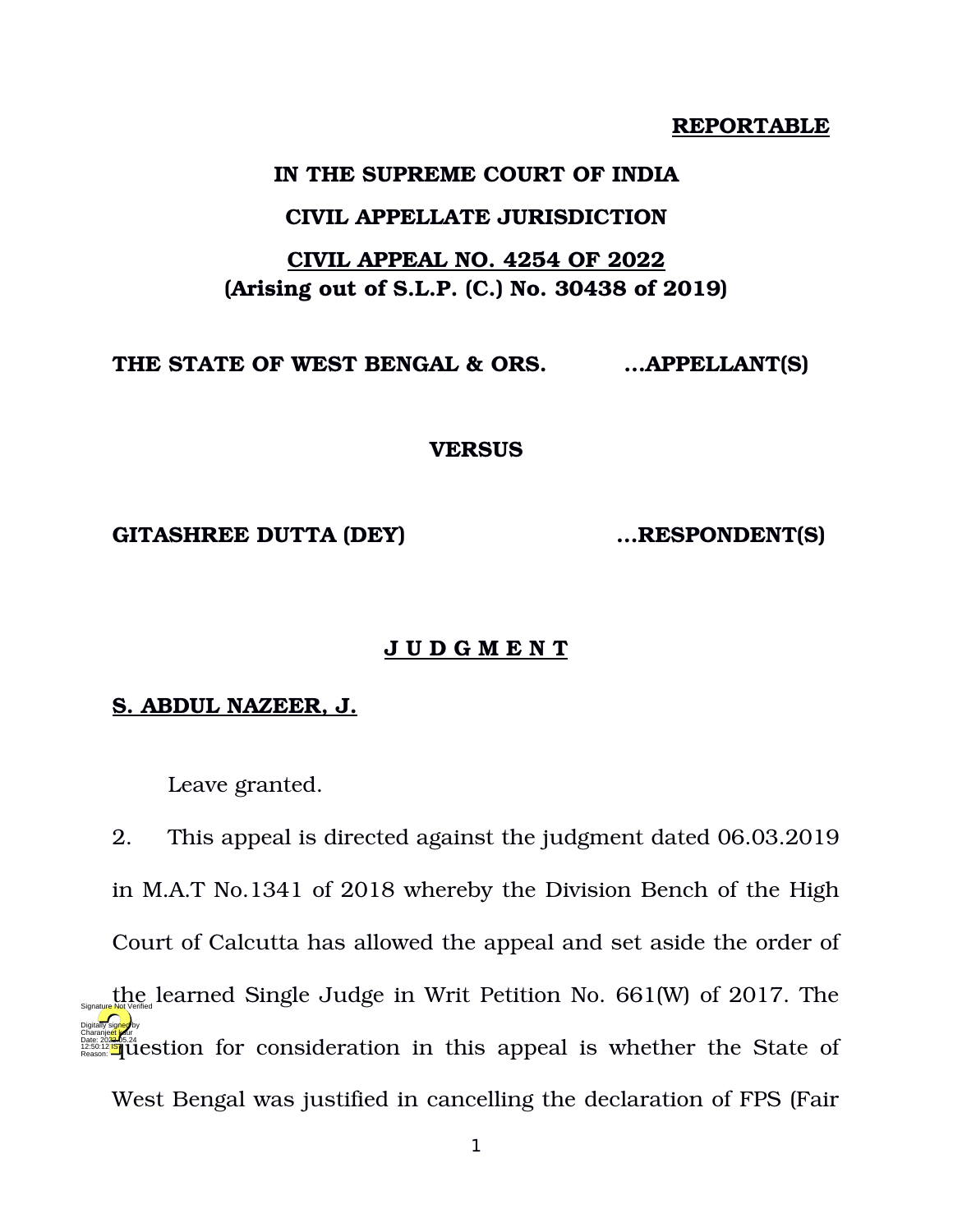Price Shop) vacancies in view of the implementation of National Food Security Act, 2013 (for short '2013 Act').

3. Shorn of details, by a Gazette Notification dated 30.01.2014, the vacancy for FPS dealership was declared in the District of Alipurduar. The respondent participated in the selection process and was recommended as a first priority candidate in respect of the said vacancy. However, no final order appointing the respondent was issued by the State Authority. While the application of the respondent was pending, a notification dated 17.08.2015 was issued by the Food and Supplies Department of the State of West Bengal cancelling the declaration of vacancies. This notification was issued in the light of implementation of the 2013 Act, which is as under:

"In view of the implementation of the National Food Security Act, 2013 in the State, the Governor is pleased to cancel with immediate effect the FPS vacancies notified vide Memo. Nos. 2480/FS/O/Sectt./CSS/7S-16/2013 dated 26.08.2013, 3062-FS/Sectt/Food/4M-04/2013 dated 06.11.2013, 152-FS/Sectt/Food/4M-16/2013 dated 20.01.2014, 540-FS/Sectt/Food/4M-16/2013 dated  $04.03.2014$  and  $G-295/FS/Sectt/Food/6F-$ 19/2009 dated 08.01.2015. No further action will be taken in connection with applications received against such vacancies."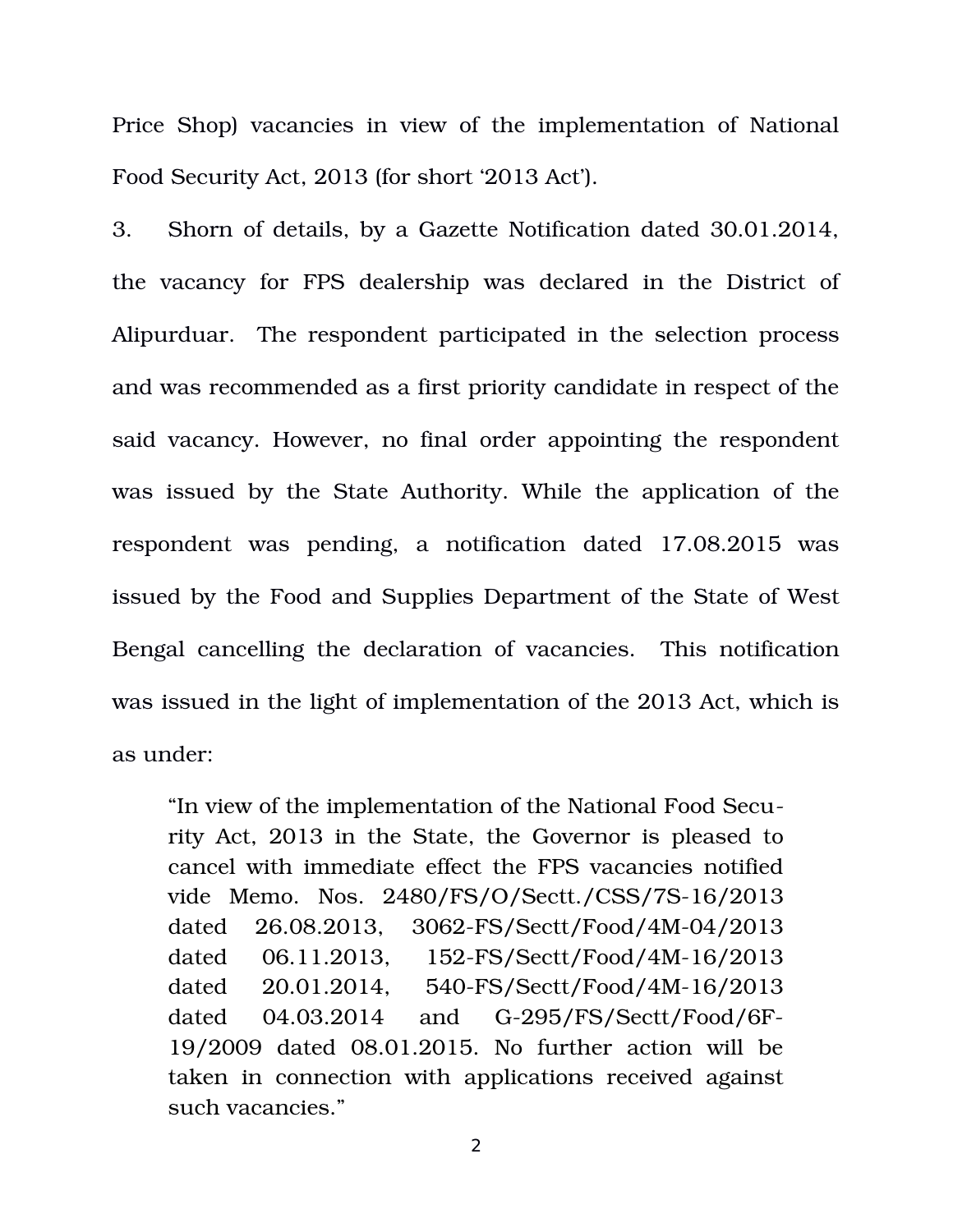4. Being aggrieved by the cancellation of declaration of vacancies, the respondent moved an application under Article 226 of the Constitution before the High Court of Calcutta *inter alia* praying for quashing of the Notification dated 17.08.2015. The State of West Bengal contested the writ petition by filing affidavit in opposition and the said writ petition was dismissed by the learned Single Judge. The said judgment of the learned Single Judge was assailed by the respondent before the Division bench of the Calcutta High Court. This intra Court appeal along with three other matters were taken up by the Division Bench simultaneously and decided finally by a judgment dated 06.03.2019. The Division Bench while deciding the said appeals held that the State of West Bengal has failed to justify the decision to recall the vacancies and that it has acted in an arbitrary and unreasonable manner, and hence, quashed the Notification dated 17.08.2015. As noticed above, the State of West Bengal and its functionaries have challenged the legality and correctness of the said judgment in this appeal.

5. We have heard the learned counsel for the parties.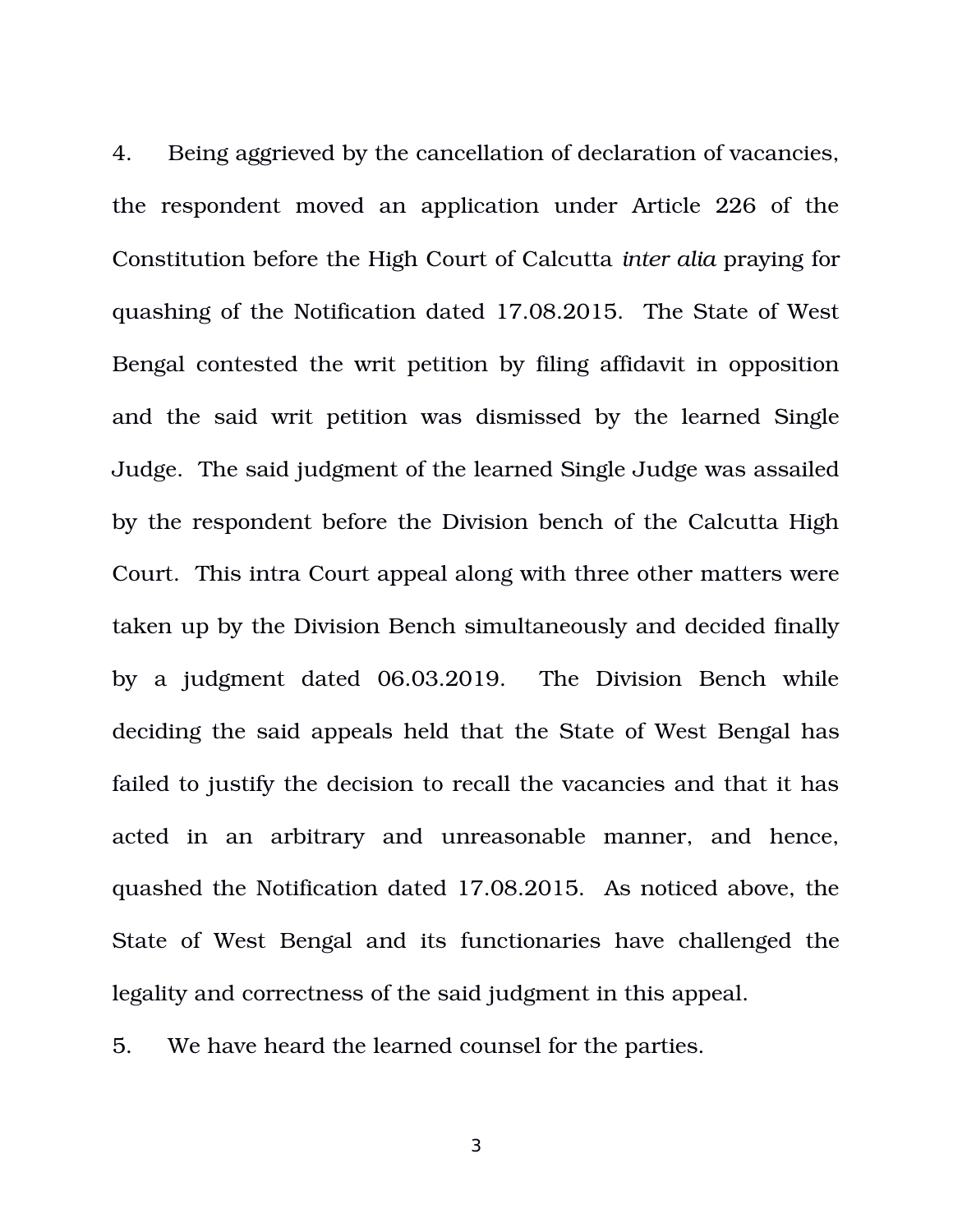6. The contention of the learned counsel for the appellants is that the Notification dated 17.08.2015 was issued in public interest in view of the 2013 Act. Therefore, the plea of legitimate expectation of the respondent is without any basis. It is argued that there is no estoppel against the statute. It is further argued that the Division Bench failed to appreciate that due to the implementation of the 2013 Act, the number of beneficiaries has been reduced in the State at that time after mapping of ration card holders, thus it was no more viable to create or go through with the process of filling up of vacancies. It is urged that the selection shown pursuant to the Notice dated 30.01.2014 does not vest the respondent with any justiciable right to agitate before the Writ Court.

7. However, the learned counsel for the respondent while supporting the judgment of the Division Bench submits that the respondent had participated in the selection process and became successful thereat. The respondent altered the material position to her prejudice, on the basis of the directions issued by the State in terms of the said notification. The justification for cancellation given in the impugned notification dated 17.08.2015 is the coming into effect of the 2013 Act. The said Act was in force prior to the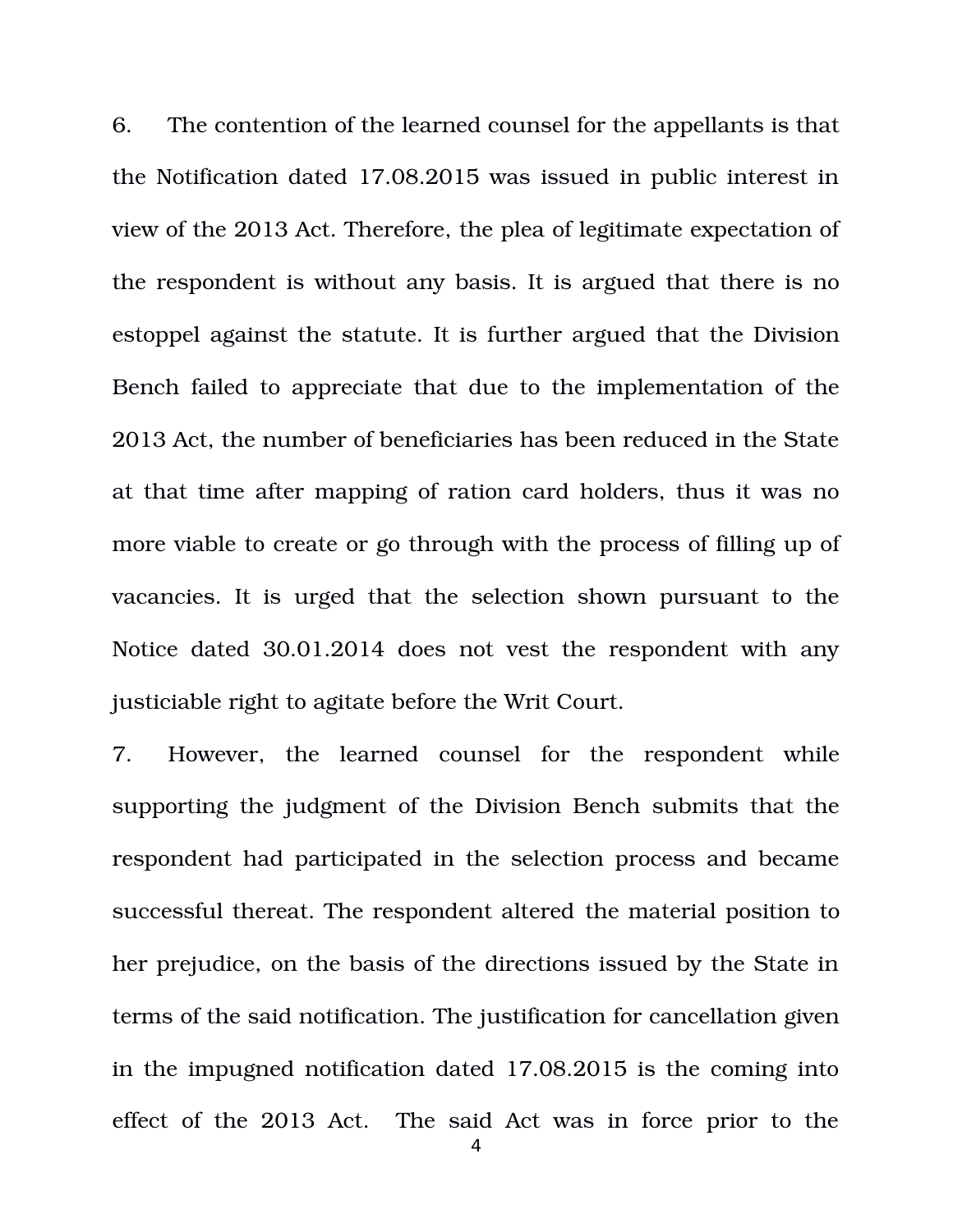notification dated 30.01.2014. Therefore, the Authorities are deemed to have taken into consideration the parameters laid down in the 2013 Act while declaring vacancy on 30.01.2014. At this stage, the Authorities cannot resile from their declared position.

8. We have carefully considered the submission of the learned counsel made at the bar and perused the materials placed on record.

9. The respondent has contended that she has legitimate expectation to be treated fairly even if she may not have a vested right in getting the appointment. It is the duty and the obligation of the State to act fairly and not arbitrarily. A decision not to fill up the vacancies must be bona fide and for justifiable and appropriate reasons.

10. The doctrine of "legitimate expectation" has been developed in the context of principles of natural justice. 'Legitimate expectation' is a public law right whereas 'promissory estoppel' is a private law right. The doctrine of legitimate expectation in public law is based on the principle of fairness and non-arbitrariness in governmental actions.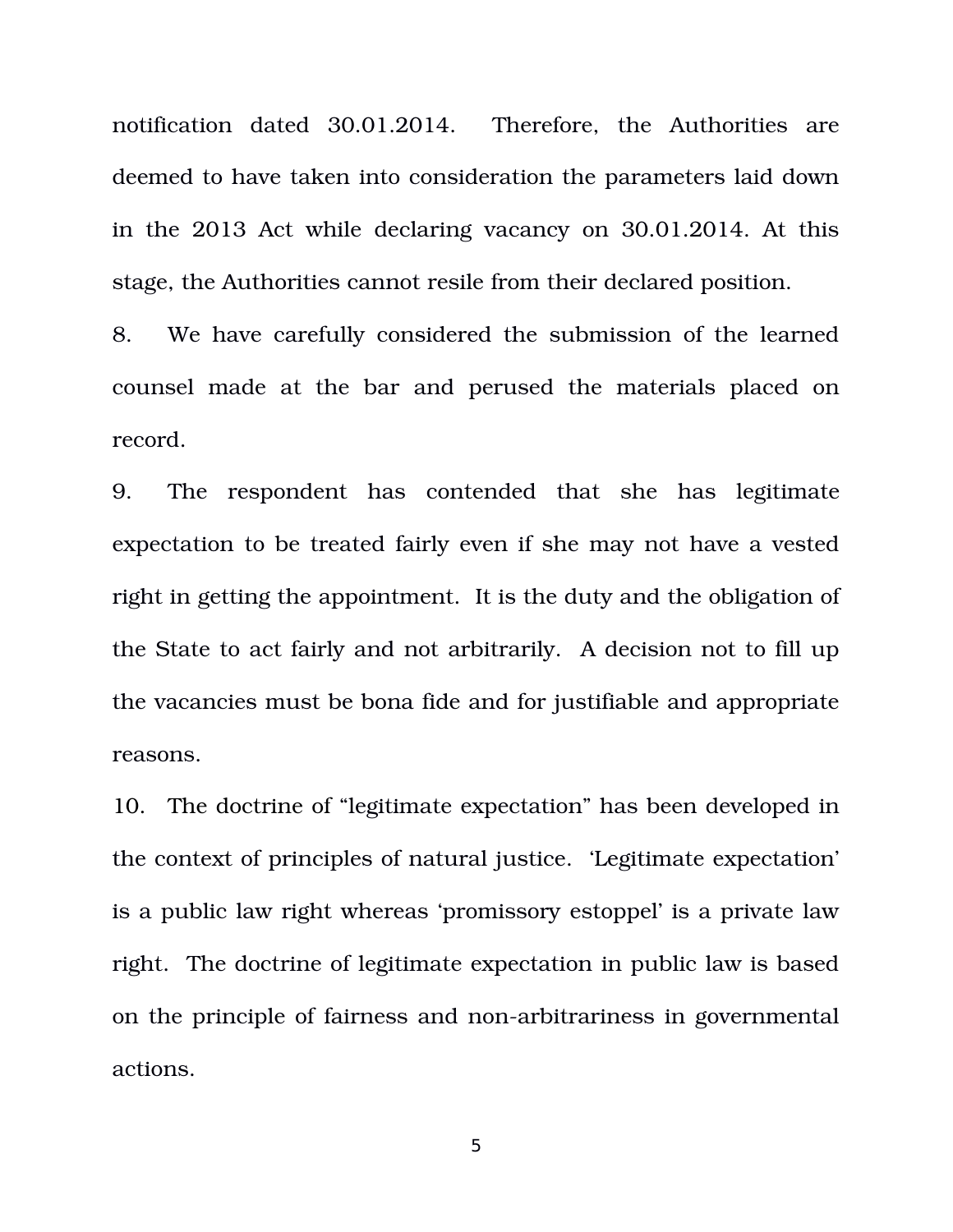11. However, the doctrine of legitimate expectation ordinarily would not have any application when the legislature has enacted the statute. Further, the legitimate expectation cannot prevail over a policy introduced by the Government, which does not suffer from any perversity, unfairness or unreasonableness or which does not violate any fundamental or other enforceable rights vested in the respondent. When the decision of public body is in conformity with law or is in public interest, the plea of legitimate expectation cannot be sustained. In **Punjab Communications Ltd. v. Union of India and Ors.**<sup>1</sup> this Court held that policy decision creating the legitimate expectation which is normally binding on the decision maker, can be changed by the decision maker in overriding public interest. It was held as under:

**"37.** The above survey of cases shows that the doctrine of legitimate expectation in the substantive sense has been accepted as part of our law and that the decision-maker can normally be compelled to give effect to his representation in regard to the expectation based on previous practice or past conduct unless some overriding public interest comes in the way……."

<sup>1</sup> 1999 (4) SCC 727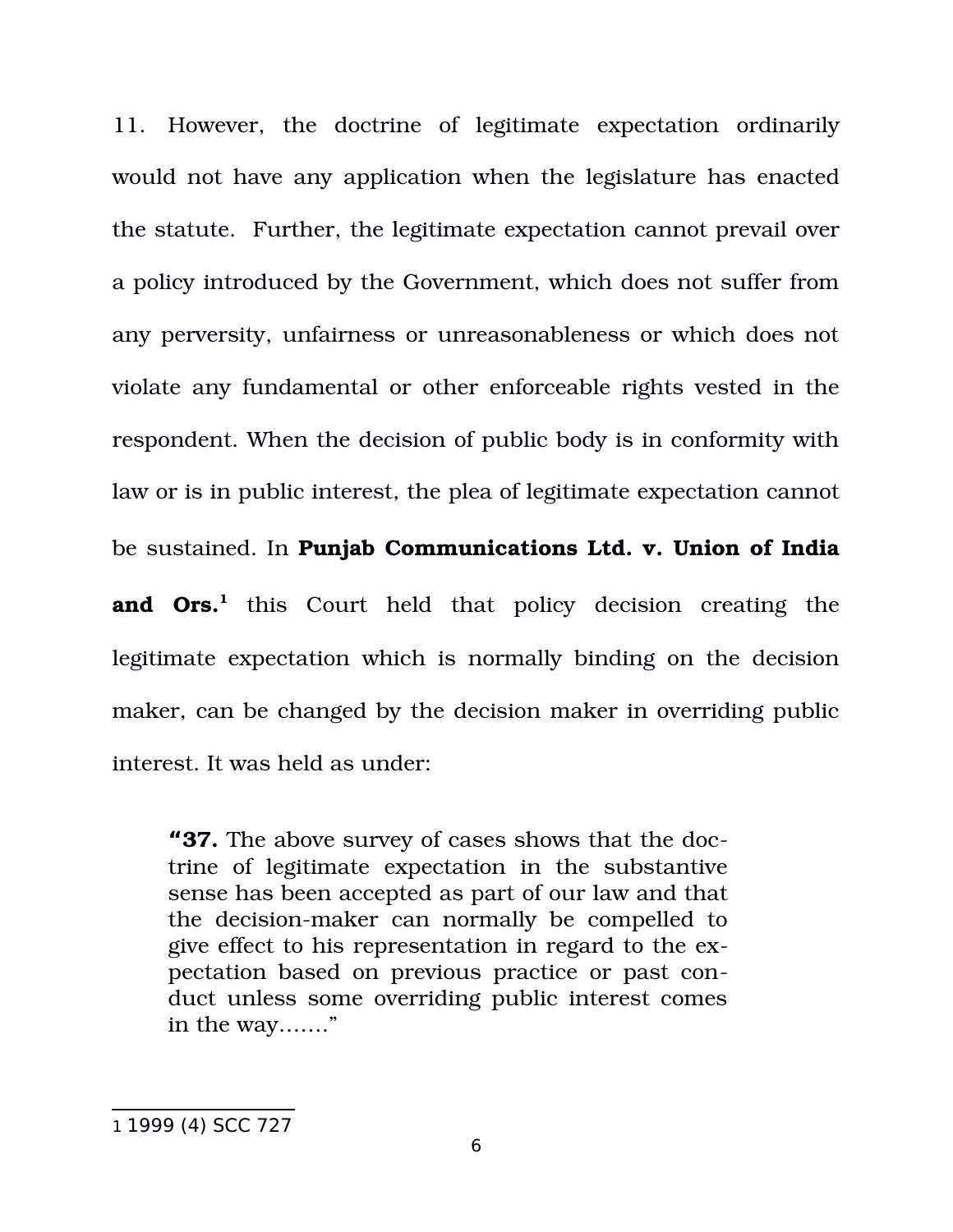# 12. In **Sethi Auto Service Station and Another v. Delhi**

**Development Authority and Others<sup>2</sup> ,** this Court after referring to

various precedents observed as under:

**"32.** An examination of the aforenoted few decisions shows that the golden thread running through all these decisions is that a case for applicability of the doctrine of legitimate expectation, now accepted in the subjective sense as part of our legal jurisprudence, arises when an administrative body by reason of a representation or by past practice or conduct aroused an expectation which it would be within its powers to fulfil unless some overriding public interest comes in the way. However, a person who bases his claim on the doctrine of legitimate expectation, in the first instance, has to satisfy that he has relied on the said representation and the denial of that expectation has worked to his detriment. The Court could interfere only if the decision taken by the authority was found to be arbitrary, unreasonable or in gross abuse of power or in violation of principles of natural justice and not taken in public interest. But a claim based on mere legitimate expectation without anything more cannot ipso facto give a right to invoke these principles.

**33.** It is well settled that the concept of legitimate expectation has no role to play where the State action is as a public policy or in the public interest unless the action taken amounts to an abuse of power. The court must not usurp the discretion of the public authority which is empowered to take the decisions under law and the court is expected to apply an objective standard which leaves to the deciding authority the full range of choice which the legislature is presumed to have intended. Even in a

<sup>2</sup> (2009) 1 SCC 180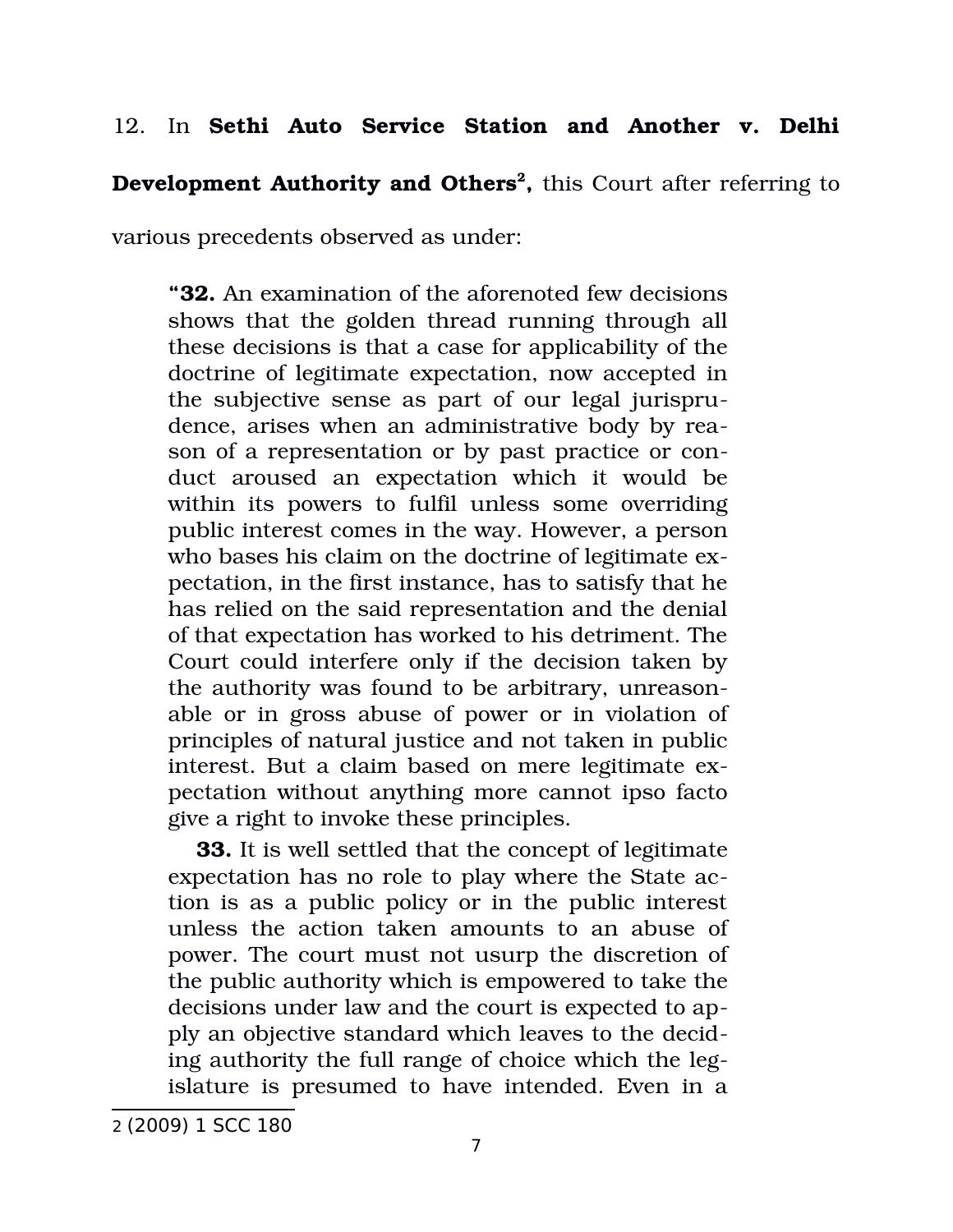case where the decision is left entirely to the discretion of the deciding authority without any such legal bounds and if the decision is taken fairly and objectively, the court will not interfere on the ground of procedural fairness to a person whose interest based on legitimate expectation might be affected. Therefore, a legitimate expectation can at the most be one of the grounds which may give rise to judicial review but the granting of relief is very much limited. [Vide: **Union of India** v. *Hindustan Development Corporation – (1993) 3 SCC 499]*"

13. In **Union of India v. Lt. Col. P.K. Choudhary<sup>3</sup>**, this Court held that the legitimate expectation, as an argument, cannot prevail over the policy introduced by the Government which does not suffer from any perversity, unfairness or unreasonableness or which does not violate any fundamental or other enforceable rights vested in the respondents.

14. There is a necessary inter-play between the plea of legitimate expectation and Article 14. For a decision to be non-arbitrary, the reasonable/legitimate expectations of the claimant have to be considered. However, to decide whether the expectation of the claimant is reasonable or legitimate in the context, is a question of fact in each case. Whenever the question arises, it is to be determined not according to the claimant's perception but in larger 3 2016 (4) SCC 236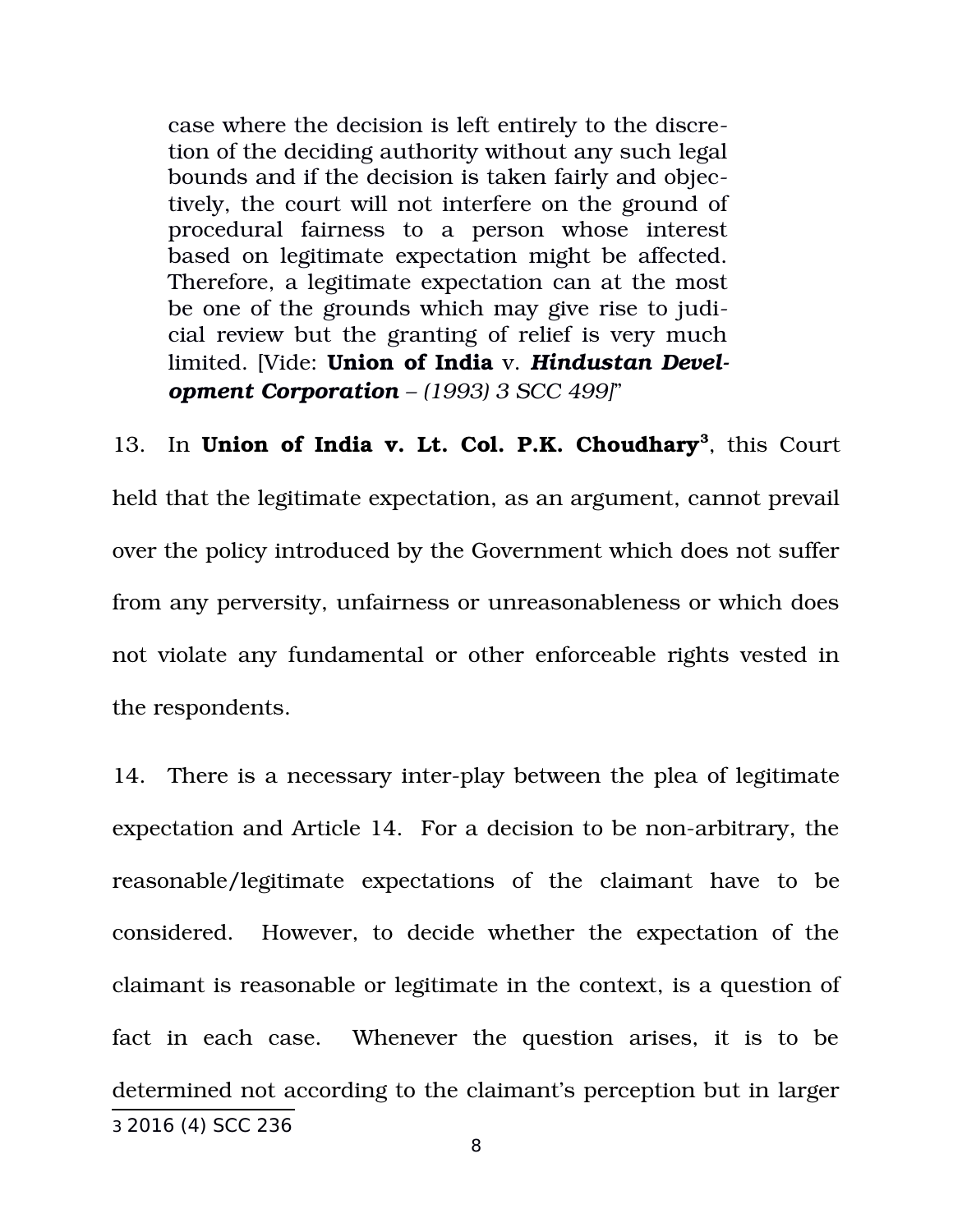public interest wherein other more important considerations may outweigh what would otherwise have been the legitimate expectation of the claimant. In **Food Corporation of India v. M/s**

**Kamdhenu Cattle Feed Industries<sup>4</sup>** , this Court has pointed out as

under:

**"8.** The mere reasonable or legitimate expectation of a citizen, in such a situation, may not by itself be a distinct enforceable right, but failure to consider and give due weight to it may render the decision arbitrary, and this is how the requirement of due consideration of a legitimate expectation forms part of the principle of non-arbitrariness, a necessary concomitant of the rule of law. Every legitimate expectation is a relevant factor requiring due consideration in a fair decision-making process. Whether the expectation of the claimant is reasonable or legitimate in the context is a question of fact in each case. Whenever the question arises, it is to be determined not according to the claimant's perception but in larger public interest wherein other more important considerations may outweigh what would otherwise have been the legitimate expectation of the claimant. A bona fide decision of the public authority reached in this manner would satisfy the requirement of non-arbitrariness and withstand judicial scrutiny. The doctrine of legitimate expectation gets assimilated in the rule of law and operates in our legal system in this manner and to this extent."

4 (1993) 1 SCC 71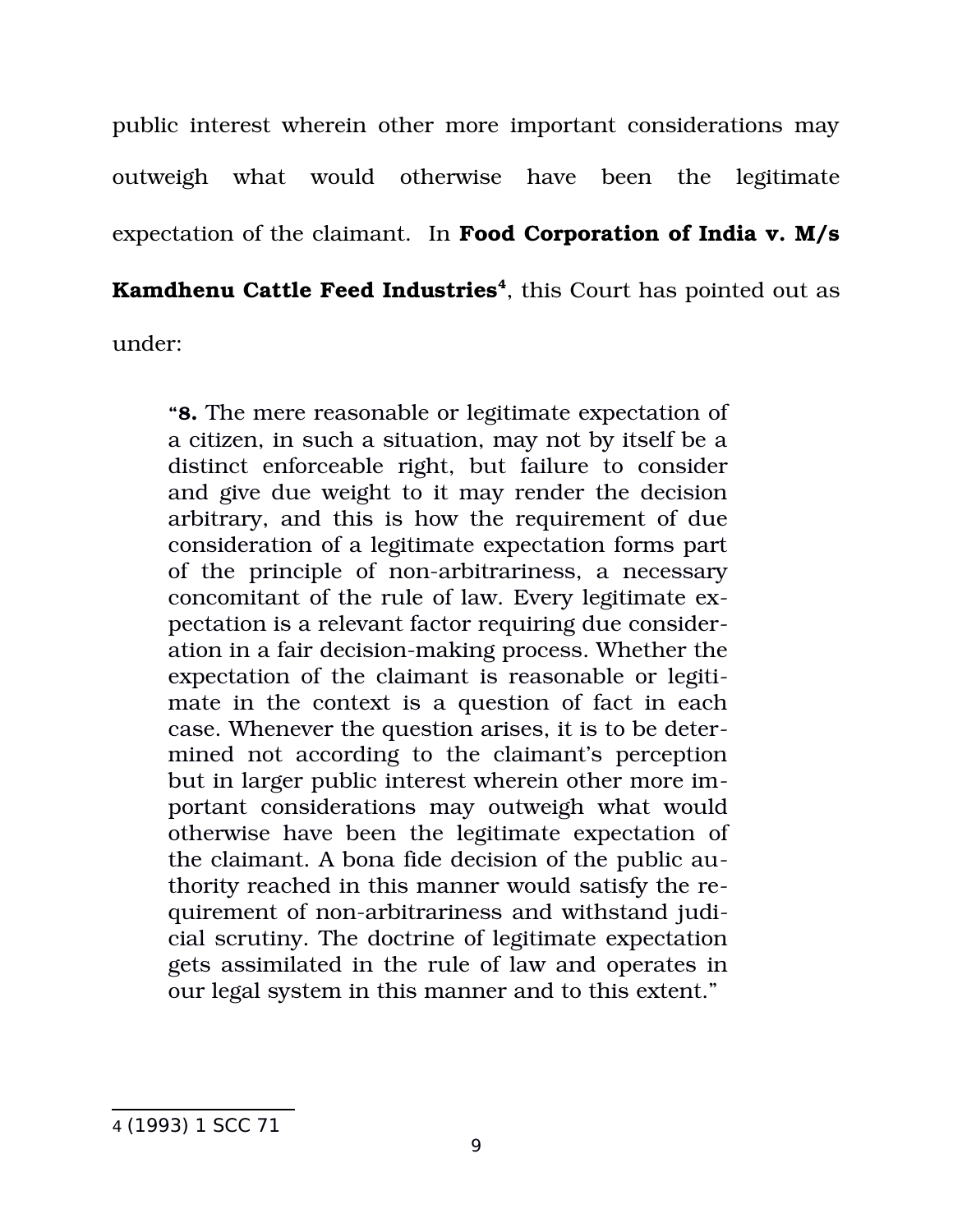15. Bearing in mind the above legal principles, let us examine the present case. The 2013 Act was enacted to provide for food and nutritional security in human life cycle approach, by ensuring access to adequate quantity of quality food at affordable prices to people to live a life with dignity and for matters connected therewith or incidental thereto. It is beneficial to refer to the 'Introduction' to the 2013 Act in order to understand the scope and purpose of the Act:

#### "INTRODUCTION

Eradicating extreme poverty and hunger is one of the goals under the Millennium Development Goals of the United Nations. It casts responsibilities on all State parties to recognize the right of everyone to adequate food. Food security means availability of sufficient foodgrains to meet the domestic demand as well as access, at the individual level, to adequate quantities of food at affordable prices.

Providing adequate food has always been focus of the Government's planning and policy. However, this legislation marks a paradigm shift in addressing the problem of food security from the current welfare approach to a right based approach. This legislation would confer legal rights on eligible beneficiaries to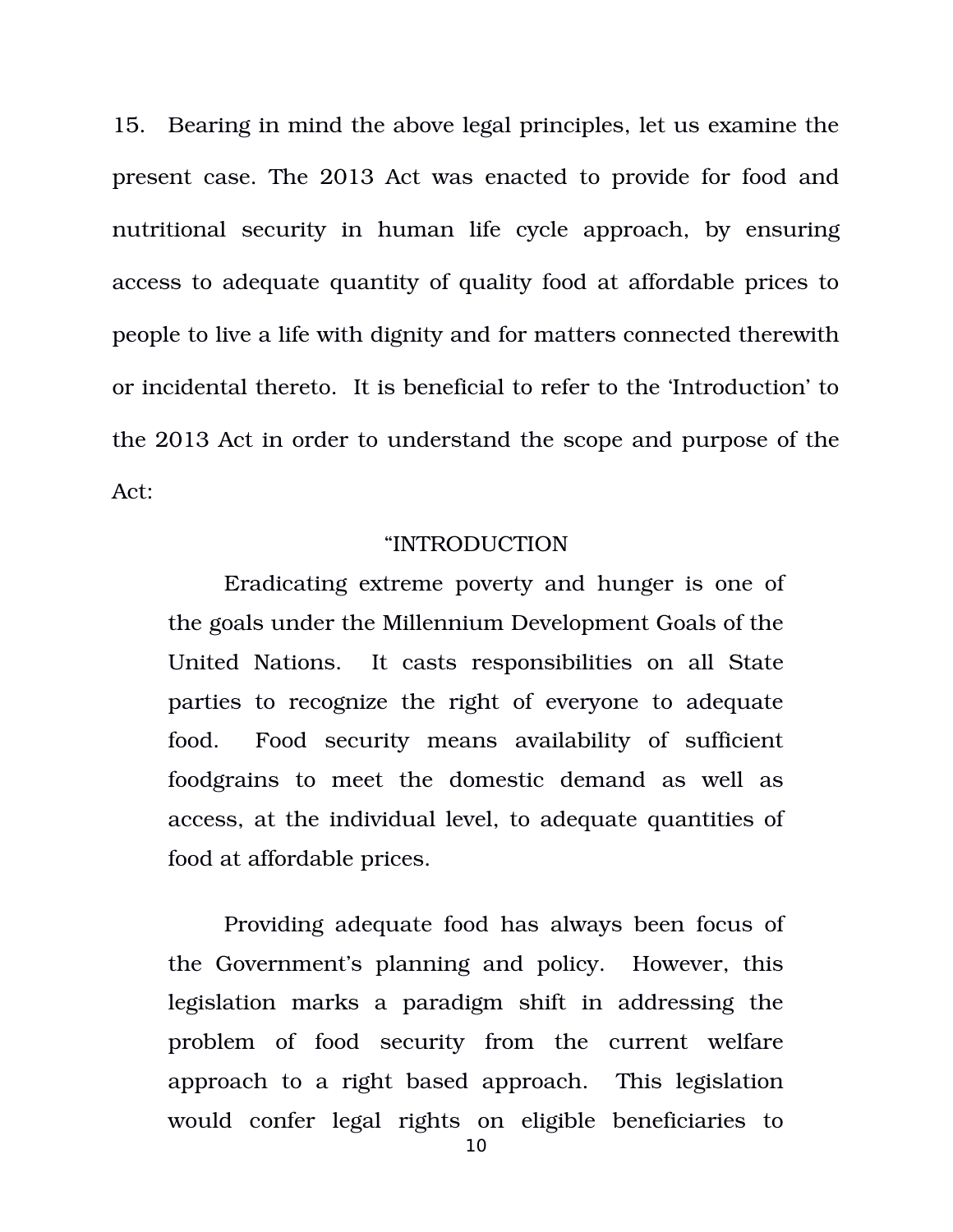receive entitled quantities of foodgrains at highly subsidized prices. Besides, it also confers legal rights on women and children and other special groups such as destitute, homeless, disaster and emergency affected persons and persons living in starvation to receive meal free of charge or at affordable price."

16. The 'Statement of Objects and Reasons' of 2013 Act, *inter alia*, states as follows:

"(i) progressively undertake necessary reforms by the Central and State Governments in the Targeted Public Distribution System in consonance with the role envisaged for them in the proposed legislation."

17. Section 3 of the 2013 Act provides for the right to receive foodgrains at subsidized prices and Section 4 provides for nutritional support to pregnant women and lactating mothers. Similarly, Section 5 provides for the nutritional support to the children. Section 6 provides for prevention and management of child malnutrition.

18. Section 12 reposes a duty on the State to progressively undertake reforms necessary in the Targeted Public Distribution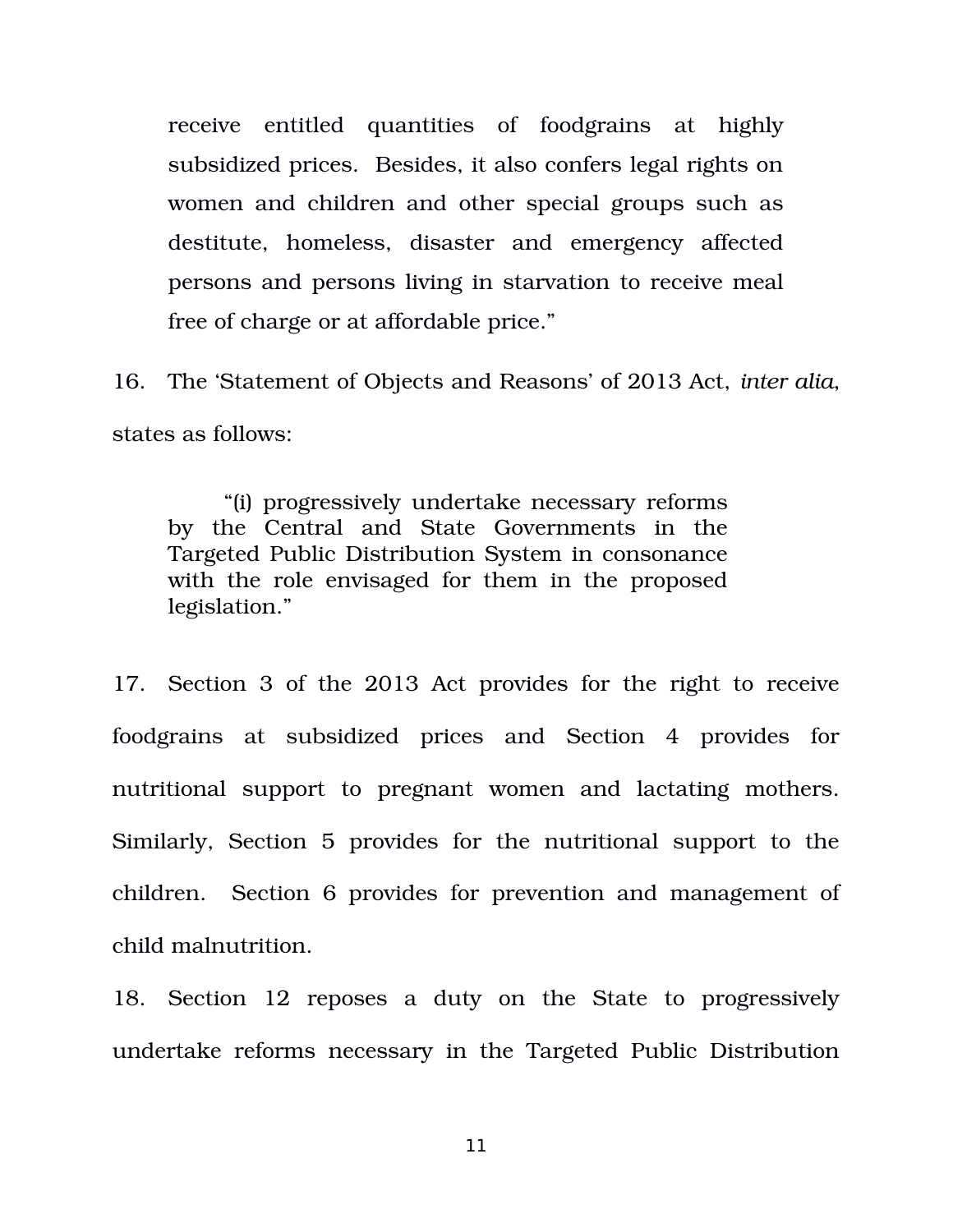System and the same should be in consonance with the Act. The same is reproduced as under:

"12. (1) The Central and State Governments shall endeavour to progressively undertake necessary reforms in the Targeted Public Distribution System consonance with the role envisaged for them in this Act."

Further under Section 12(2)(e), the Act envisages power of the State to undertake various steps in furtherance to reform the system, which shall, *inter alia*, include that the state can give preference to any public bodies/panchayats/SHGs/cooperative societies etc. The same has been reproduced herein :

"12. (2) The reforms shall, inter alia, include—

(e) preference to public institutions or public bodies such as Panchayats, self-help groups, co-operatives, in licensing of fair price shops and management of fair price shops by women or their collectives;"

Sub-section (23) of Section 2 defines the expression "Targeted Public Distribution System" is as under:

"Targeted Public Distribution System" means the system for distribution of essential commodities to the ration card holders through fair price shops".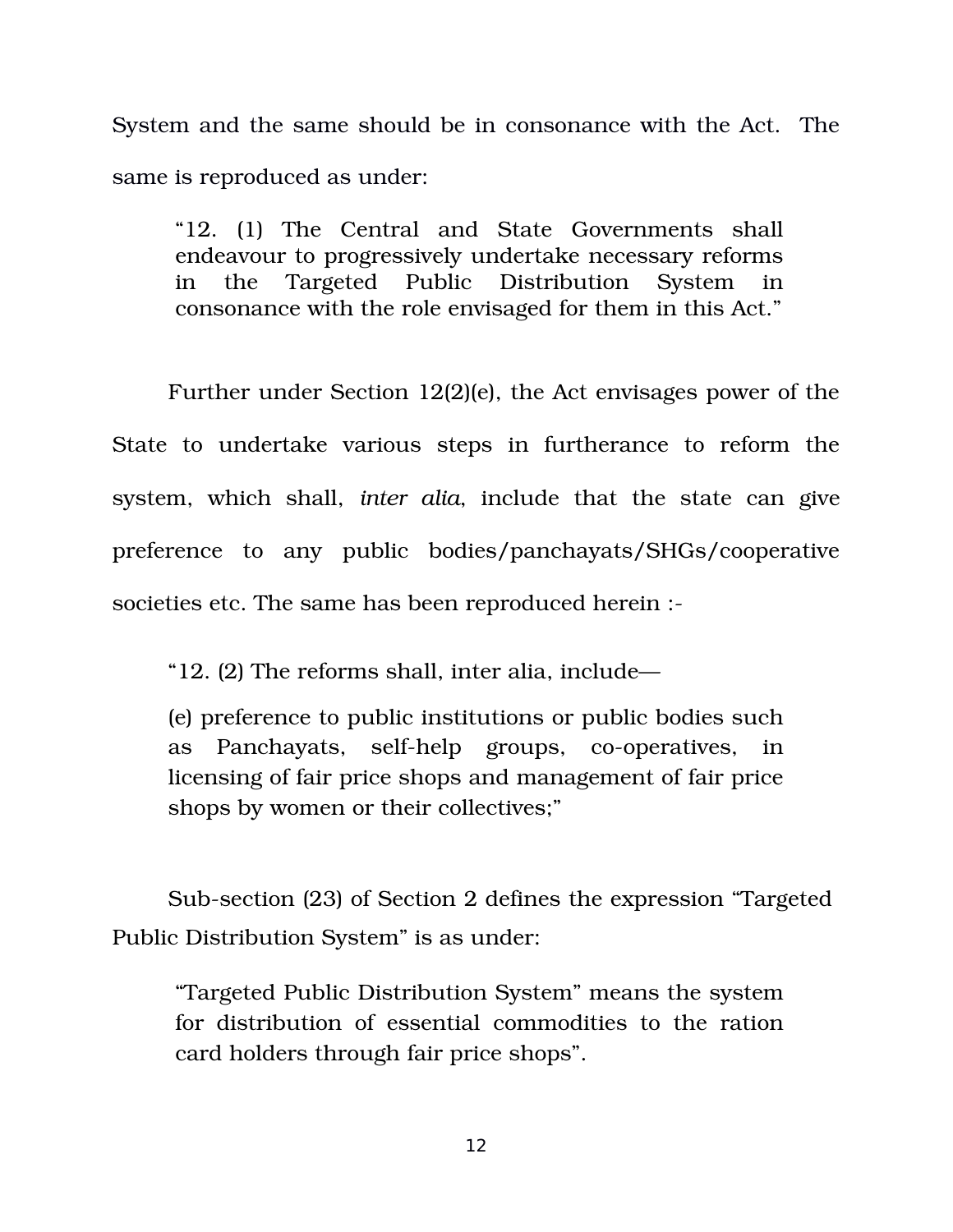19. It is clear from the different provisions of the 2013 Act that there is a paradigm shift in addressing the problem of food security from the current welfare approach to a right based approach. The Act confers legal right on the eligible beneficiaries to get the essential commodities through fair price shops at a highly subsidized price. The Act also envisages reforms necessary for distribution of essential commodities to the ration card holders.

20. This Court in **Swaraj Abhiyan v. Union of India & Ors.<sup>5</sup>** has held that the 2013 Act is a social welfare legislation and its provisions are mandatory. It is held thus:

**"42.** The provisions in the NFS Act mentioned above are mandatory and yet almost four years down the line they have not been fully implemented by some States.

### XXXXX

**44.** These questions have been troubling us since this matter was listed on  $24-10-2016$  subsequent to our order dated 1352016 in *Swaraj Abhiyan (II)* [*Swaraj Abhiyan (2)* v. *Union of India*, (2016) 7 SCC 498 : (2016) 7 SCC 534 : AIR 2016 SC 2953] . We had expected the State Governments concerned to implement the provisions of the NFS Act with all due seriousness since it is a social welfare legislation enacted by Parliament."

21. In the present case, upon scrutiny, it was found that declaration of vacancies vide notification dated 30.01.2014 was not 5 (2018) 12 SCC 170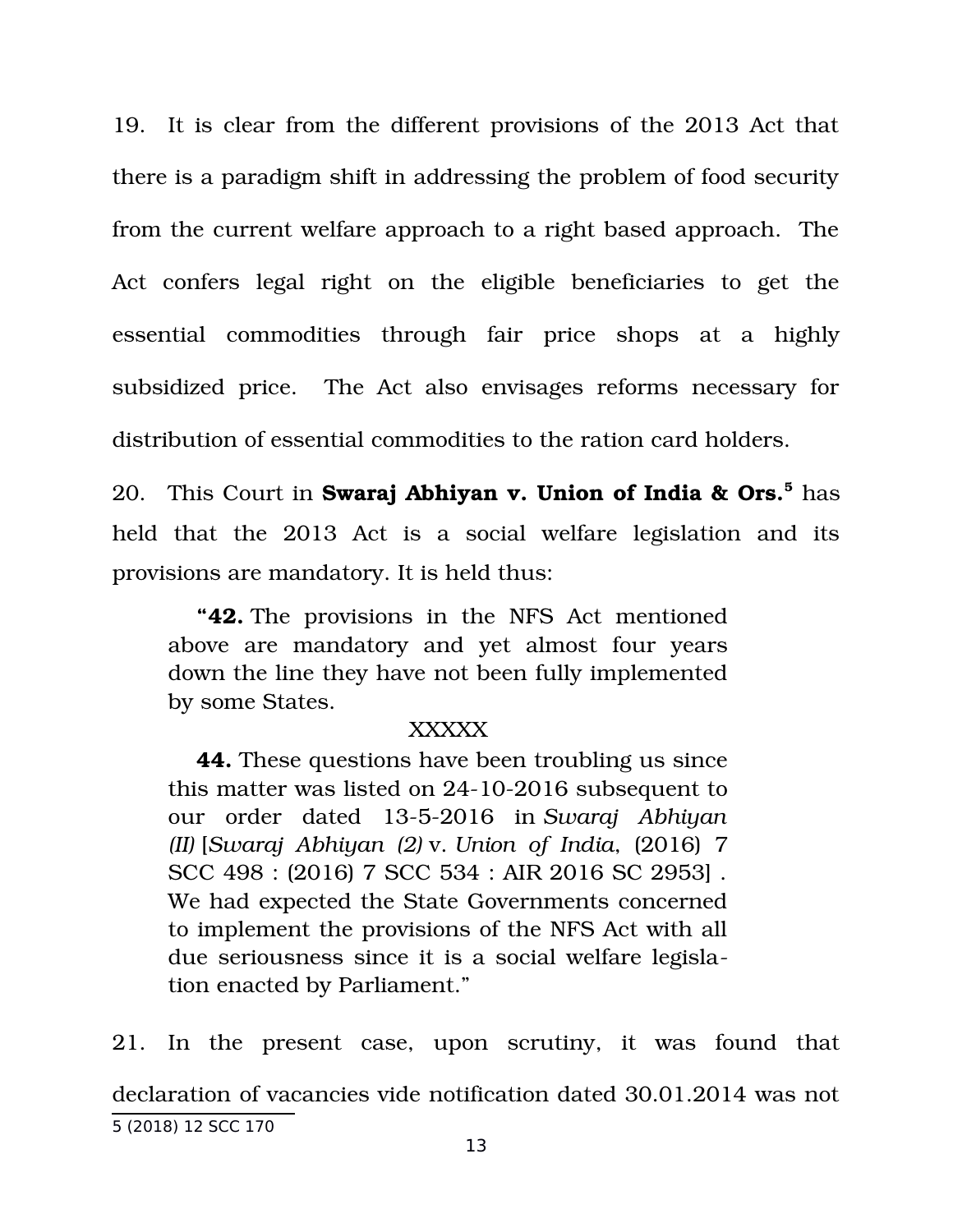in conformity with the 2013 Act and thus, cancellation of the said notification was necessary for the implementation of the provisions of the said Act. In view of above, the plea of legitimate expectation of the respondent is without having any basis.

22. We are also of the view that, in the instant case, no promise of any kind was made to continue the existing policy on the part of the State. Furthermore, Clause 4 of the Conditions of the Notification dated 30.01.2014, calling for vacancies, provided that the State could reject applications without ascertaining any reasons. The agency which initiated the selection process is entitled to recall it upon reasonable grounds. Participation in the selection process or being a selected candidate does not vest such candidate with the right to direct the Authorities to give him appointment. Having regard to the above, it cannot be said that the State has acted with material irregularity in issuing the impugned notification dated 17.08.2015.

23. This Court in **Sarkari Sasta Anaj Vikreta Sangh v. State of M.P.<sup>6</sup>** has held that no person can claim a right to run a fair price shop as an agent of the government and he could only have a right

<sup>6</sup> (1981) 4 SCC 471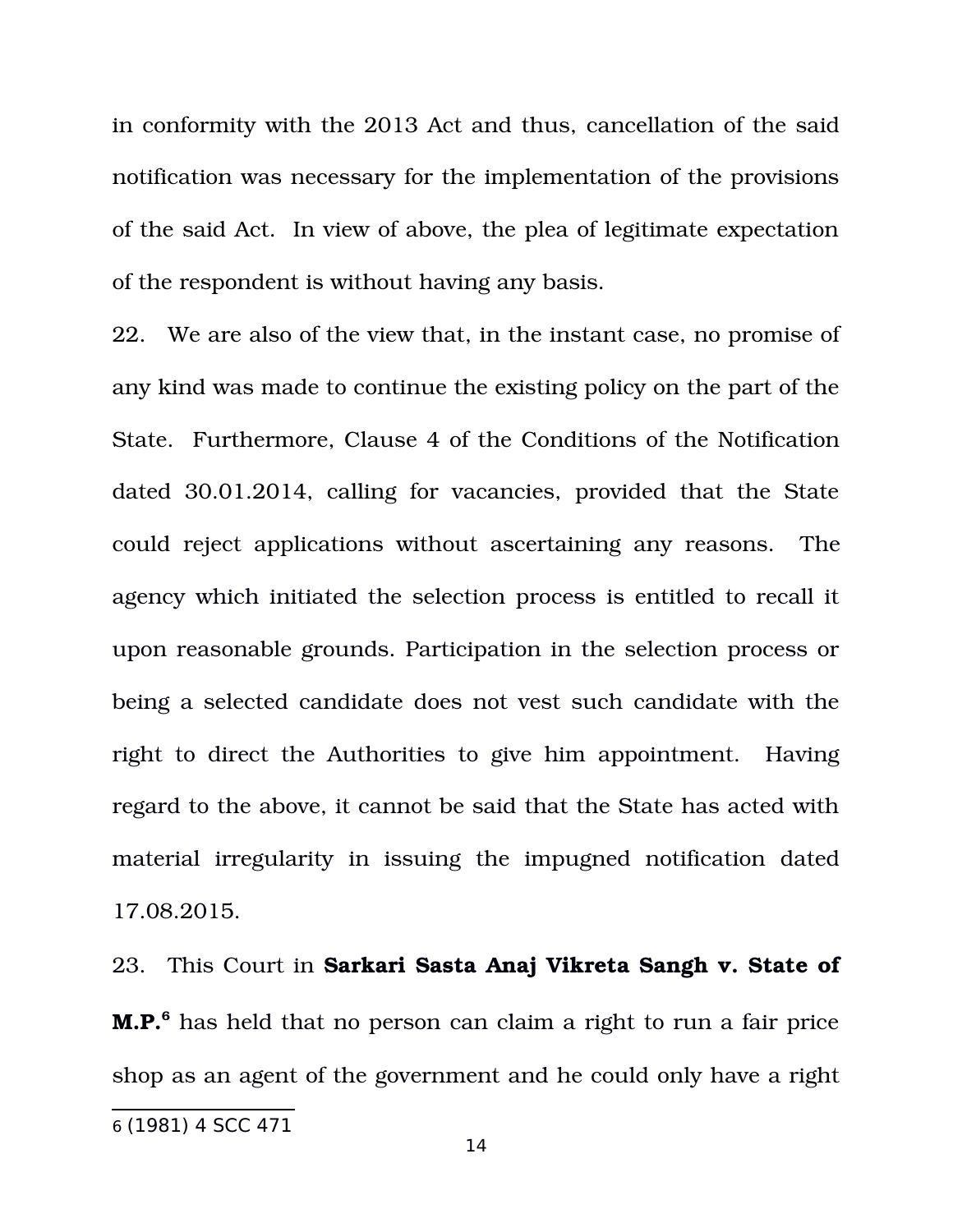to be considered for appointment. In this context, this Court observed as follows:

> "11. ……………… No one could claim a right to run a fair price shop as an agent of the Government. All that he could claim was a right to be considered to be appointment to run a fair price shop. If the Government took a policy decision to prefer cooperative societies for appointment as their agents to run fair price shops, in the light of the frustrating and unfortunate experience gathered in the last two decades, we do not see how we can possibly hold that there was any discrimination."

24. The appellant has contended that the State Government was reposed with a responsibility for implementing the 2013 Act which, *inter alia*, entrusted a responsibility to reform the existing Targeted Distribution System. The respondent in an unfinalized selection process has no vested right in his favour to seek continuation of the notified vacancies. Hence, by recalling the vacancy notification, the State endeavored to enforce the statute and that there can be no estoppel against a statute.

25. It is trite law that there can be no estoppel against a statute. This Court has settled this principle in a catena of judgments,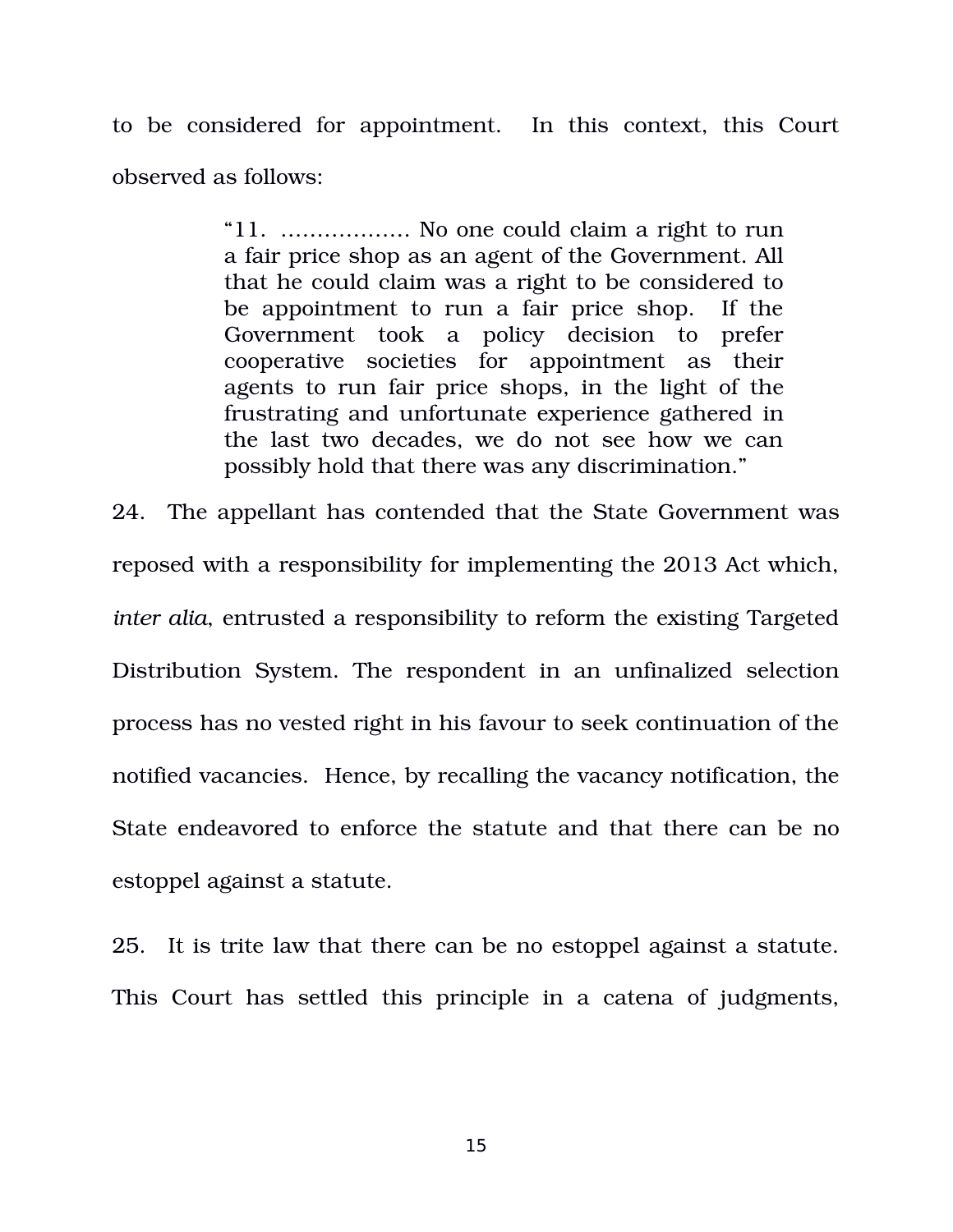starting as early as 1955. A Constitution Bench of this Court in

## **Thakur Amar Singhji v. State of Rajasthan<sup>7</sup>** held as follows:

"….We are unable on these facts to see any basis for a plea of estoppel. The letter dated 28.11.1953 was not addressed to the petitioner; nor does it amount to any assurance or undertaking not to resume the jagir. And even if such assurance had been given, it would certainly not have been binding on the Government, because its powers of resumption are regulated by the statute, and must be exercised in accordance with its provisions. The Act confers no authority on the Government to grant exemption from resumption, and an undertaking not to resume will be invalid, and there can be no estoppel against a statue".

26. A Constitution of Bench of this Court in **Electronics Corpn.**

# **of India Ltd. v. Secy. Revenue Deptt., Govt. of A.P.<sup>8</sup> also upheld**

this principle and held as follows:

"21. There are two short answers to this contention. In the first place, there can be no estoppel against a statute……."

### 27. This Court in **A.P. Dairy Development Corpn. Federation v.**

**B Narasimha Reddy<sup>9</sup>** , has held that when the actions of the

9 (2011) 9 SCC 286

<sup>7</sup> (1955) 2 SCR 303

<sup>8</sup> (1999) 4 SCC 458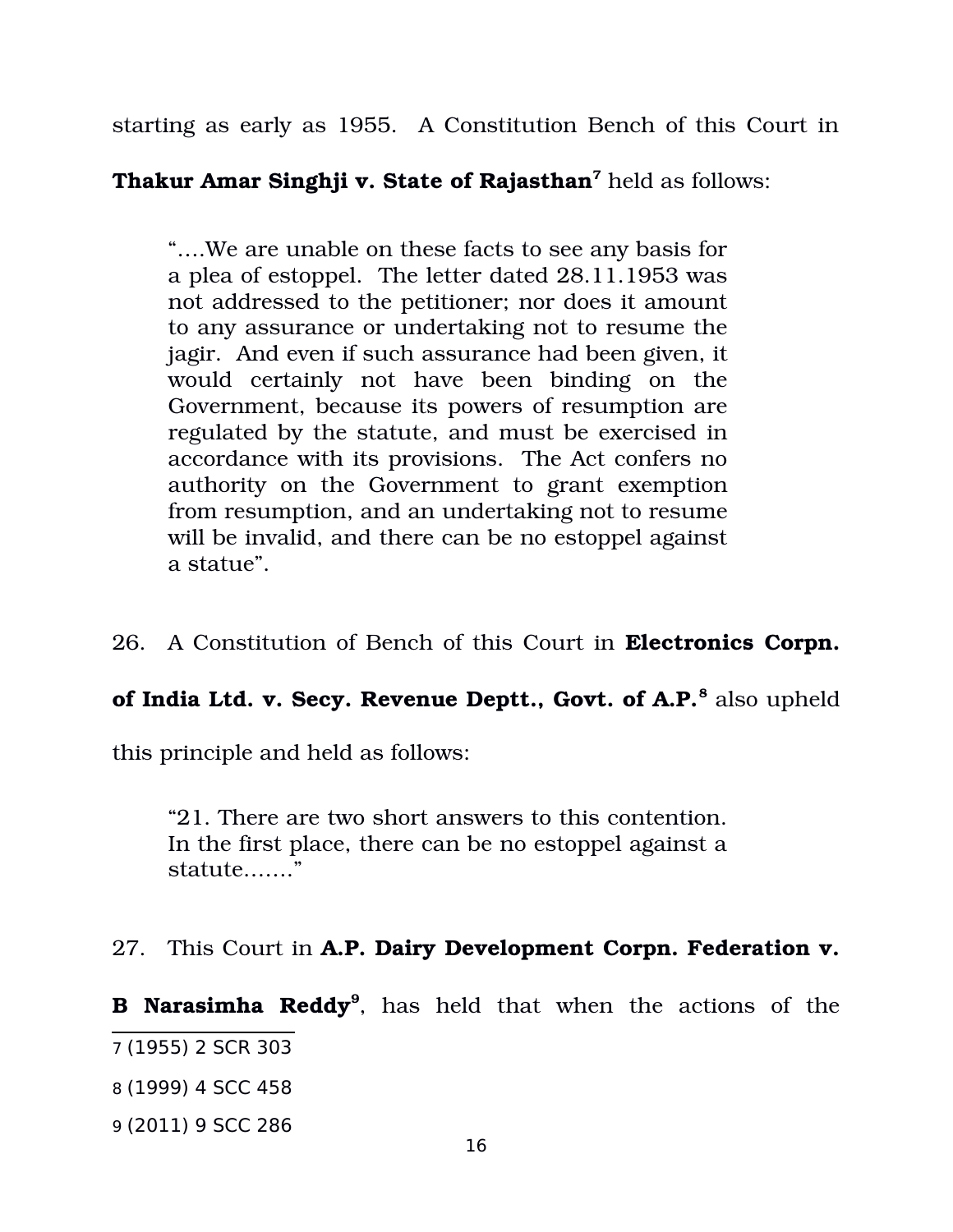government are not in conformity with law, the doctrine of estoppel would not apply. This Court observed:

"40.….The State, being a continuing body can be stopped from changing its stand in a given case, but where after holding enquiry it came to the conclusion that action was not in conformity with law, the doctrine of estoppel would not apply."

28. It is clear that this Court in several judgments has also upheld

that the plea of promissory estoppel would stand negated when the

mandate of a statute is followed. This Court in **A.P. Pollution Con-**

### **trol Board II v. Prof. M.V. Nayudu & ors.<sup>10</sup>**, held as under:

 "69. The learned Appellate Authority erred in thinking that because of the approval of plan by the Panchayat, or conversion of land use by the Collector or grant of letter of intent by the Central Government, a case for applying principle of "promissory estoppel" applied to the facts of this case. There could be no estoppel against the statute…."

29. In the instant case, we have already noticed that the appellants were reposed with a responsibility of implementing the mandate of the 2013 Act, and more importantly, to bring about reforms in the existing Public Distribution System as stipulated under Section 12 of the said Act. The respondent herein being a 10 (2001) 2 SCC 62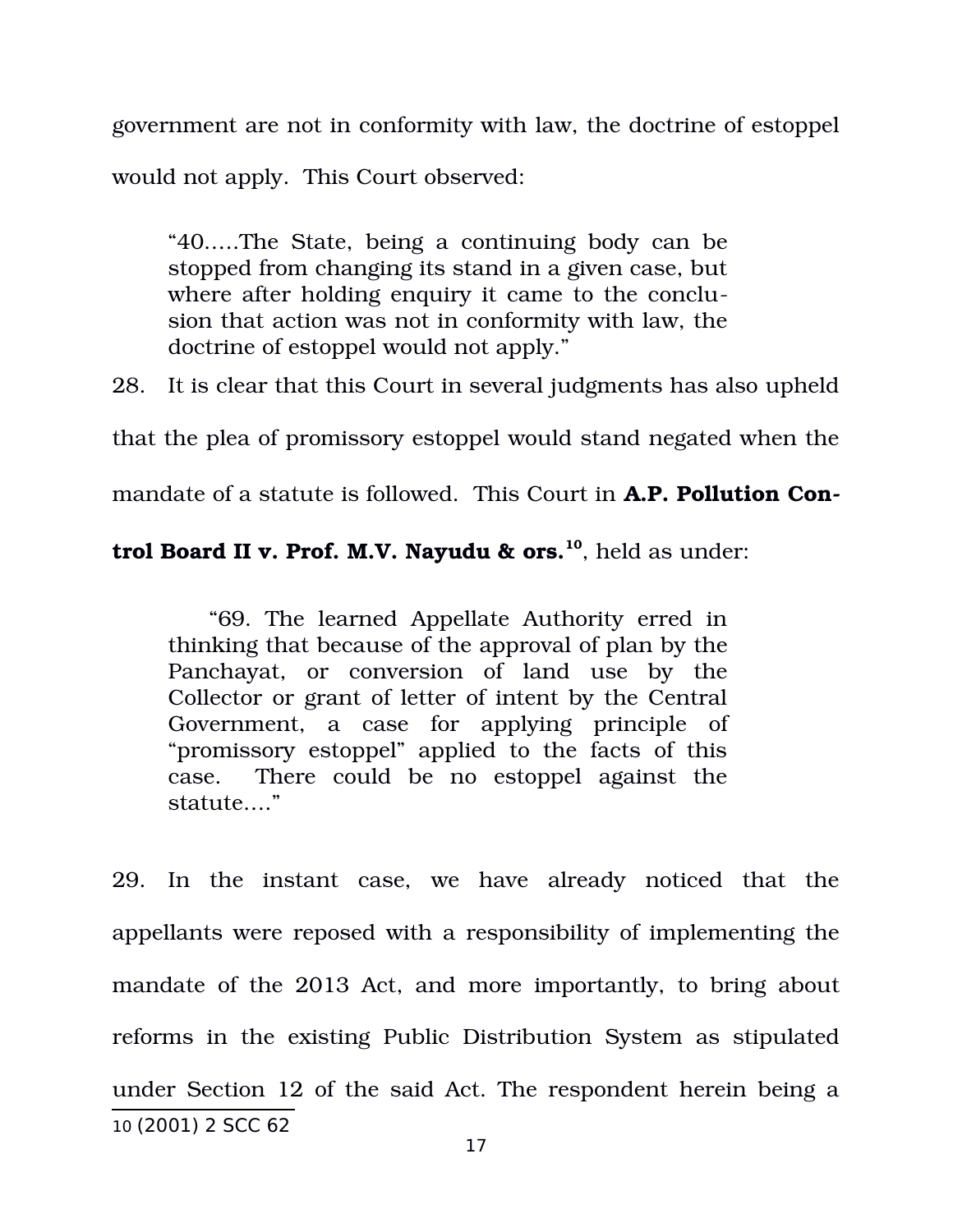mere applicant in an un-finalised selection process, has no vested right in his favour to seek continuation of the notified vacancies, when by recalling the vacancy notification, the appellants endeavored to enforce the statute. Moreover, as discussed above, there can be no estoppel against a statute. Even going by the observations of the Division Bench in the impugned judgment, that the State was aware of the 2013 Act while issuing the 30.01.2014 vacancy notification, the said notification cannot be sustained, being contrary to the mandate of the National Food Security Act, 2013, more importantly of Section 12 thereof as held in **A.P. Dairy Development Corpn. Federation** (supra).

30. There is also no merit in the contention of the respondent that the Authorities have taken into consideration the parameters laid down in 2013 Act while declaring the vacancies on 30.01.2014. There is nothing on record to suggest that when the vacancies were declared on 30.01.2014, the Authorities kept in mind the provision of the 2013 Act. The 2013 Act came into effect on 10.09.2013. The vacancy notice is dated 30.01.2014. The vacancy notice does not refer to the provisions of 2013 Act. In our view, it would be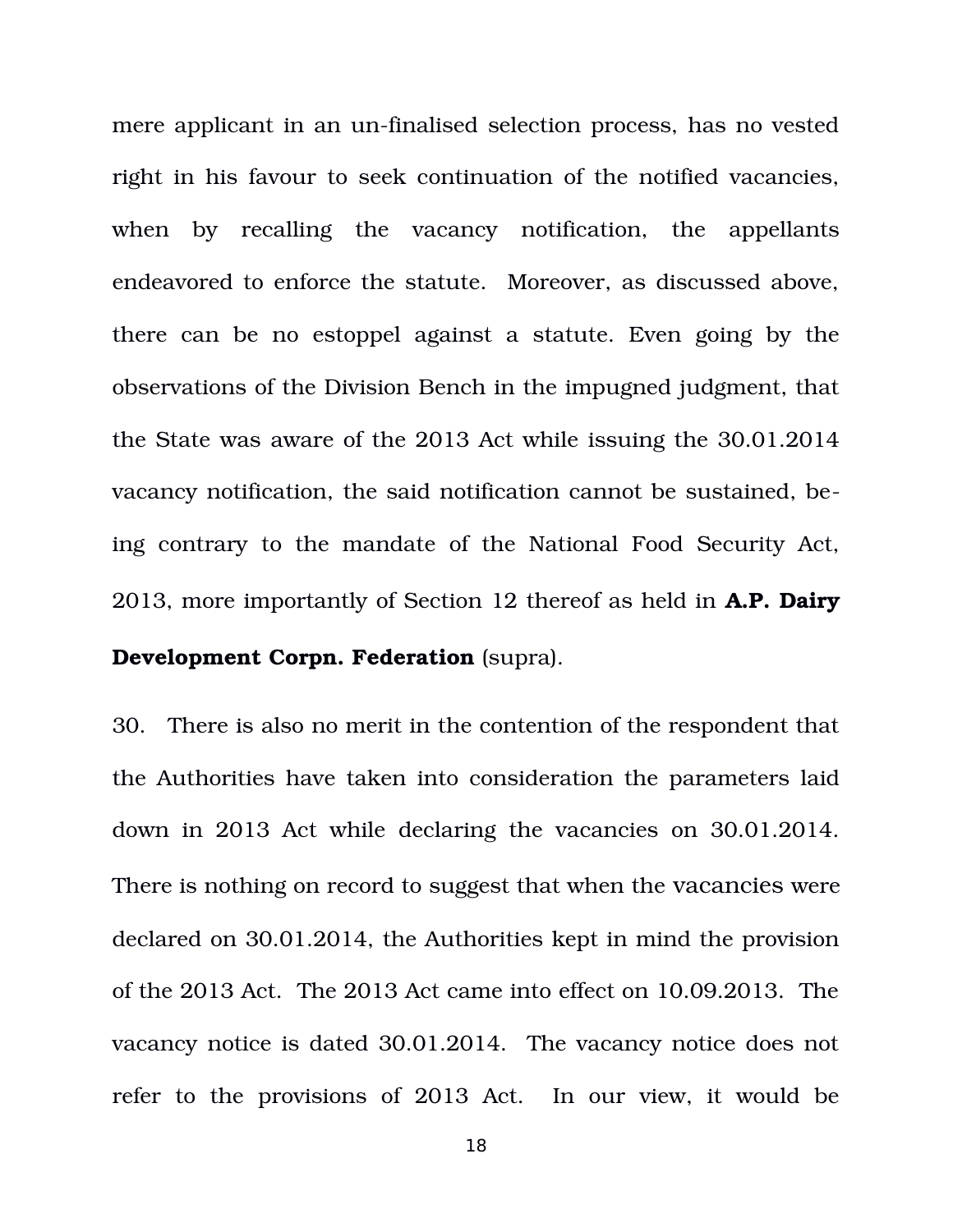improper to infer that the provisions of 2013 Act were kept in mind while issuing vacancy notice dated 30.01.2014. The respondent has not made out a case of arbitrariness or unreasonableness or *mala fide*. In our view, the Division Bench ought to have held that the notification dated 17.08.2015 was issued to keep the public distribution system in tune with the mandate of 2013 Act, more specifically Section 12 which provides for reform in the public distribution system.

31. Resultantly, the appeal succeeds and it is accordingly allowed. The judgment of the Division Bench impugned herein is set aside and the judgment of the learned Single Judge is restored. Parties are directed to bear their respective costs.

32. All pending applications also stand disposed of.

**…………………………………J. (S. ABDUL NAZEER)**

 **…………………………………J. (VIKRAM NATH)**

New Delhi; April 20, 2022.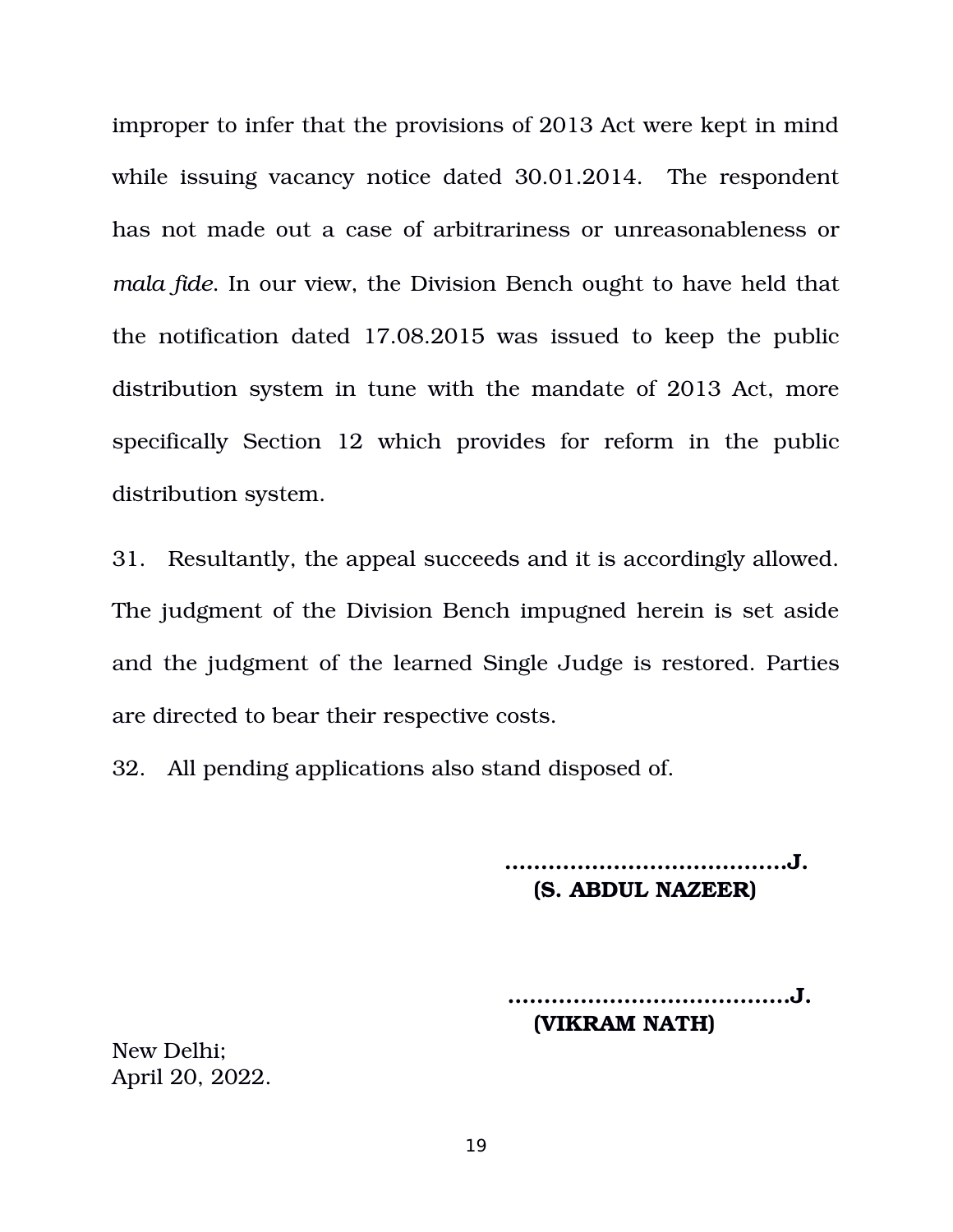**IN THE SUPREME COURT OF INDIA**

**NON-REPORTABLE** 

#### **CIVIL APPELLATE JURISDICTION**

## **CIVIL APPEAL NO. 4255 OF 2022 (Arising out of S.L.P. (C.) No. 30439 of 2019)**

**THE STATE OF WEST BENGAL & ORS. …APPELLANT(S)** 

**VERSUS**

**PRADIP GUHA …RESPONDENT(S)**

**WITH**

**CIVIL APPEAL NO. 4257 OF 2022 (Arising out of S.L.P. (C.) No. 740 of 2020)**

**THE STATE OF WEST BENGAL & ORS. …APPELLANT(S)** 

**VERSUS**

**KAMAL SARKAR …RESPONDENT(S)**

**WITH**

**CIVIL APPEAL NO.4256 OF 2022 (Arising out of S.L.P. (C.) No. 739 of 2020)**

**THE STATE OF WEST BENGAL & ORS. …APPELLANT(S)** 

### **VERSUS**

**ASIM SARKAR …RESPONDENT(S)**